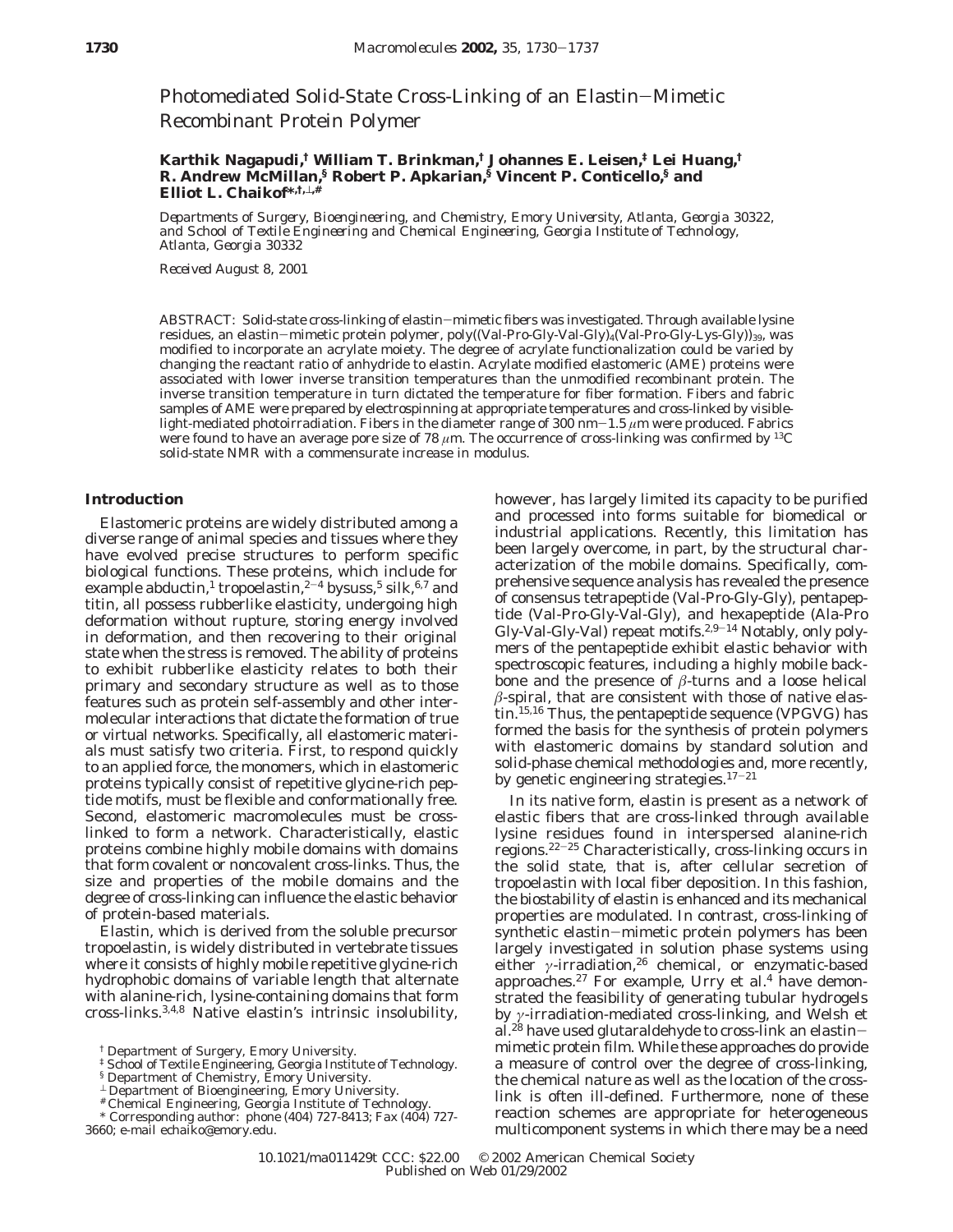either to control the degree of cross-linking among individual constituents or otherwise to incorporate elements within the structure that may be adversely affected by unintended side reactions. In summary, the approaches that have been described to date have provided important insights into the physiochemical behavior of bioelastic systems under a variety of environmental conditions and have led to novel processing strategies for creating elastomeric hydrogels for drug delivery and other applications. However, we believe that the generation of meaningful constructs for the engineering of human tissues and artificial organs will require the processing of elastomeric protein polymers into fibers and fabrics in which the protein polymer forms a cross-linked network. Thus, it is desirable to utilize a cross-linking strategy that is efficient in the solid state, achieves precise control over the nature and degree of cross-linking, and facilitates spatial and temporal control over the reaction process.

In a previous communication,<sup>29</sup> we have described the optimization of an electrospinning process to produce uniform nanofibers (*<sup>φ</sup>* < <sup>1</sup> *<sup>µ</sup>*m) and nonwoven fabrics of an elastin protein polymer poly((Val-Pro-Gly-Val-Gly)4- (Val-Pro-Gly-Lys-Gly))39. Notably, amino acid substitutions in the fourth position of the pentapeptide does not affect the formation of a  $\beta$ -spiral,<sup>30-32</sup> which is critical for the biomechanical behavior of elastin analogues. Thus, the incorporated lysine group (LYS-24) provides an amino functionality that can be conveniently utilized for polymer cross-linking. Indeed, McMillan et al.<sup>21</sup> have recently reported the formation of structurally welldefined cross-linked elastin-mimetic hydrogels using an *N*-hydroxysuccinimide ester of a bifunctional carboxylic acid, specifically, disuccinimidyl suberate, as cross-linker of available amino groups in the solution phase. In this report, we describe the incorporation of functional groups into the protein polymer backbone that facilitate site-specific solid-state photo-cross-linking using either UV or visible light actived photoinitiators. Significantly, this approach provides for both spatial and temporal control over the cross-linking reaction. The generation of cross-linked elastin-mimetic fibers and films is reported, and mechanical properties are characterized.

## **Experimental Section**

**Materials.** Methacrylic anhydride, eosin Y (EY, 5 wt % in water), triethanolamine (TEA), and 1-vinyl-2-pyrrolidinone (VP) were obtained from Aldrich and used as received. A standard photoinitiator solution was prepared according to compositions published elsewhere.33 The solution composition was 10 mM EY, 225 mM TEA, and 37 mM VP. Dialysis was conducted using a Spectra/pro membrane (MWCO 6000-8000) obtained from VWR Scientific.

An elastin-mimetic protein polymer, poly((-Val-Pro-Gly-Val-Gly-)<sub>4</sub>(-Val-Pro-Gly-Lys-Gly-))<sub>39</sub>, of molecular weight  $81$ kDa was synthesized by a recombinant genetic engineering method, the details of which have been reported elsewhere.<sup>20,21,34</sup> Briefly, a concatameric gene of 3000 base pairs was isolated that encoded a repetitive polypeptide comprising 39 repeats of the elastin-mimetic sequence. The protein polymer was expressed from recombinant plasmid pRAM1 in *E. coli* strain BLR(DE3) under isopropyl *â*-thiogalactopyranoside induction and purified to a high yield (64 mg/L) by reversible, temperature-induced precipitation from the cell lysate. The sequence of the protein polymer has been confirmed by automated Edman degradation and MALDI-TOF mass spectroscopy of site-specific proteolytic cleavage fragments. Structural analysis of this recombinant protein has also included SDS PAGE as well as <sup>1</sup>H and <sup>13</sup>C NMR.<sup>20,21</sup>



Figure 1. (a) <sup>1</sup>H NMR spectra of elastin and elastin methacrylamide measured in  $D_2O$  (\*) at room temperature. Expanded region of the protons corresponding to the double bonds  $(H^a, H^b)$  is also shown for the elastin methacrylamide spectrum. (b) Expanded version of the figure between 2.6 and 3.1 ppm. The spectra indicate the shift in the methylene protons α to the amino group prior (H<sup>c</sup>) and subsequent (H<sup>d</sup>) to<br>the reaction of the elastin analogue with methacrylic anhythe reaction of the elastin analogue with methacrylic anhydride.

**Synthesis of Methacrylate-Modified Elastin.** The procedure for acrylate modification of amino-containing compounds developed by Van den Bulcke et al.<sup>35</sup> was followed. The elastin-mimetic protein polymer was dissolved in pH 7.5 phosphate buffer solution and cooled to 5 °C, and an excess of methacrylic anhydride was added. The reaction was allowed to proceed for 8 h, after which the reaction mixture was diluted and dialyzed against distilled water at room temperature for 48 h with frequent changes of the dialyzate solution.

Instrumentation. All <sup>1</sup>H NMR spectra were recorded at room temperature on a Bruker AMX 500 spectrometer operating at a 1H resonance frequency of 500 MHz. Thirty-two scans were acquired for signal-to-noise averaging. A recycle delay of 30 s was used to ensure quantitative spectra. In all cases  $D_2O$  was used as the internal standard, and a concentration of 10 mg/mL was employed.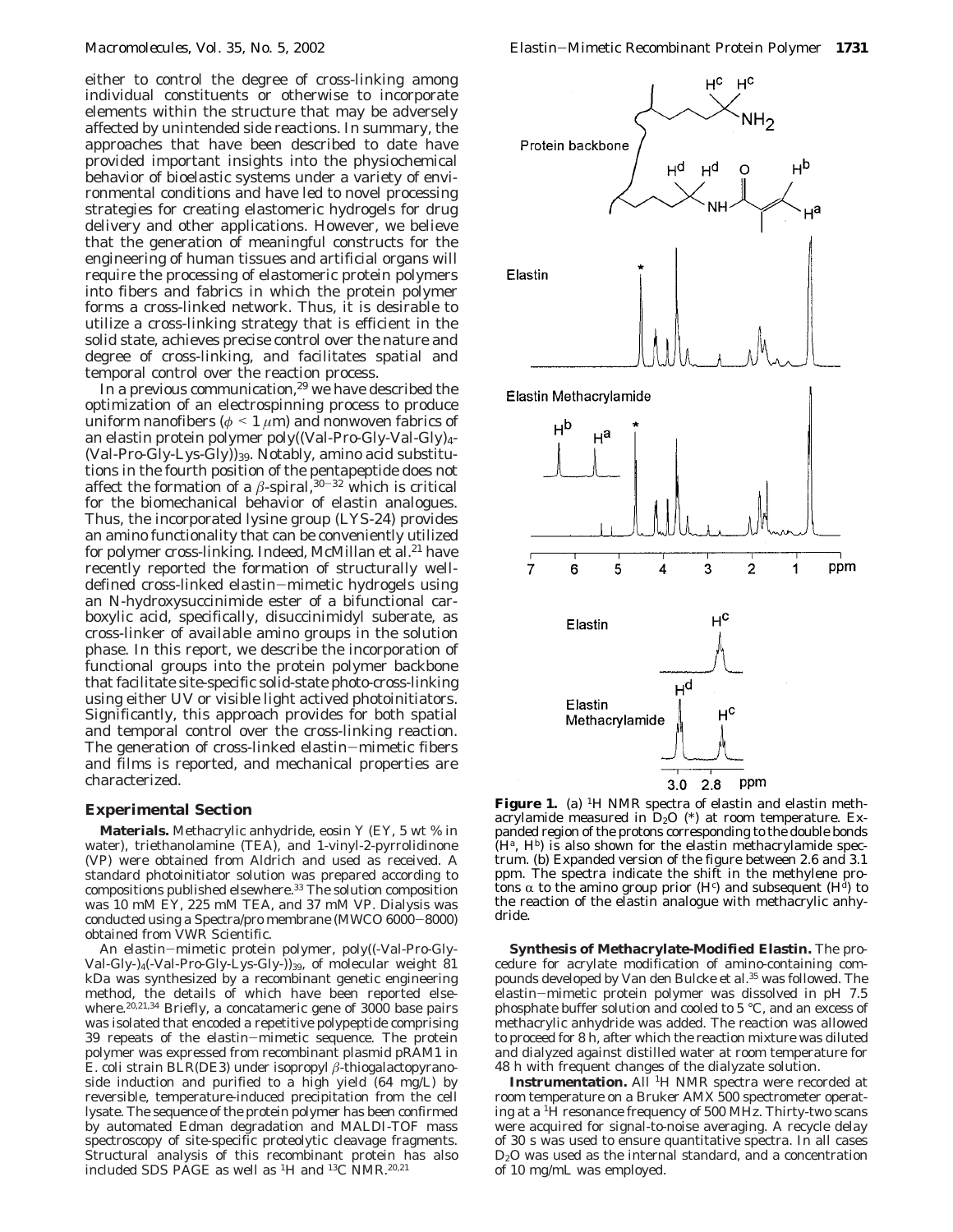

**Figure 2.** 1H NMR spectra of elastin and AME. The DOF of AME's is provided in parentheses. The expanded portion of the spectra between 2.6 and 3.1 ppm is shown. As DOF increases, the Hd peak grows in intensity at the expense of the  $H<sup>c</sup>$  peak. The DOF can be computed from the intergrated intensities of the  $H<sup>c</sup>$  and  $H<sup>d</sup>$  peaks.



Temperature  $(^{O}C)$ 

**Figure 3.** Temperature-dependent turbidimetry data for elastin and acrylate-modified elastin with different degrees of functionalization. The inverse transition temperature  $(T_t)$ decreases with increase in the degree of functionalization (DOF). DOF dictates the temperature (processing window) at which fibers can be formed from aqueous solutions. The temperature window to the left of  $T_t$  is amenable for fiber formation.

All solid-state NMR experiments were conducted at room temperature on a Bruker DSX 300 spectrometer operating at a <sup>1</sup>H resonance frequency of 300 MHz in a Bruker double-



**Figure 4.** 13C CP/MAS/TOSS spectra of an elastin-mimetic protein polymer, methacrylate-modified elastin, and crosslinked elastin recorded at room temperature (23 °C). Contact time = 1 ms and spinning speed ( $\omega_r/2\pi$ ) = 5 kHz. The disappearance of the peaks C<sup>a</sup> and C<sup>b</sup> in the spectrum for the cross-linked material indicates cross-linking after exposure to visible light.



**Figure 5.** Degree of cross-linking of AME(65) determined by  $13\text{C}$  solid-state NMR as a function of irradiation time. Data presented as mean  $\pm$  standard deviation.

resonance MAS probehead. A standard cross-polarization (CP) pulse sequence was employed under conditions of magic angle spinning (MAS). A spinning speed of 5 kHz was employed. A TOSS sequence was used in conjunction with CP to provide a spectrum free of spinning sidebands.<sup>36,37</sup> A 4.5  $\mu$ s <sup>1</sup>H 90° pulse, a 1 ms contact time, a  $9 \mu s$  <sup>13</sup>C 180° pulse, and a 3 s recycle delay were employed with 5000-16 000 scans accumulated for signal averaging. All diffusion NMR experiments were performed in a Bruker DSX-400 spectrometer operating at a 1H resonance frequency of 400 MHz using a standard Bruker microimaging accessory. A stimulated echo pulse sequence<sup>37</sup> was used to determine the behavior of fluids trapped in materials. Diffusion times of up to 1000 ms were employed, and the field gradient was varied between 0 and 95 G/cm. The gradients had been calibrated by running a PFG-STE experiment of distilled water and adjusting the calibration so that the data would fit the diffusion coefficient of pure water. A recycle delay of 5 s was employed to achieve magnetization equilibrium. Diffusion data were recorded as a function of gradient strength and diffusion time. For determining pore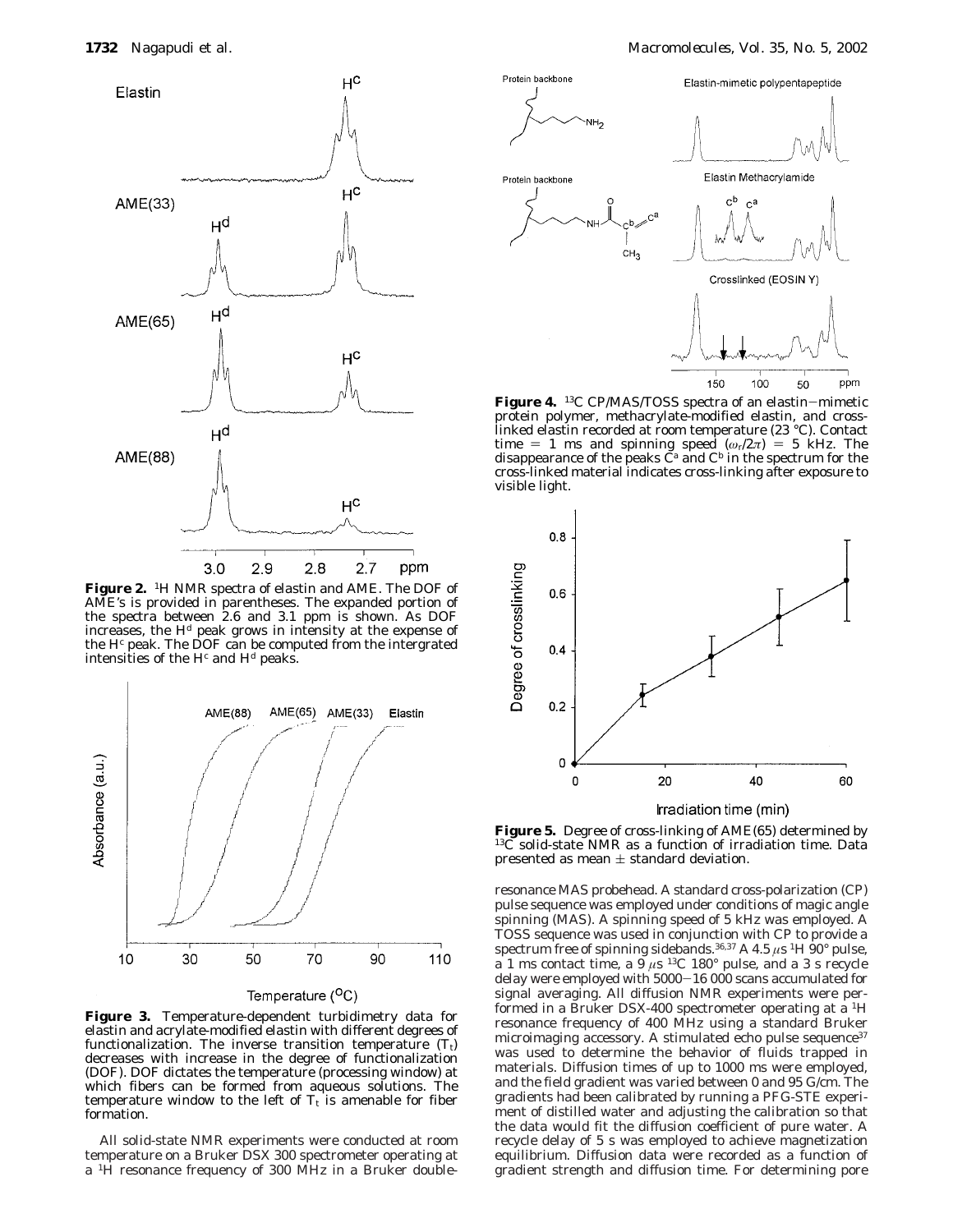

2000X



4000X



# 643

# 10000X

20000X

**Figure 6.** SEM micrographs of fibers spun from a 10 wt % AME(65) solution at room temperature. Flow rate  $=$  50  $\mu$ L/min; photoinitiator  $=$  EY (3 wt % of protein content). Long uniform fibers are produced with occasional triangle type bifurcation points. Fibers in the diameter range from 300 to 500 nm were produced.

sizes the fabrics were cut into circular specimens and immersed in water containing 0.1% Triton X prior to the measurement.

Temperature-dependent turbidimetry measurements were recorded in an Ultrospec 3000 UV/vis spectrophotometer equipped with a programmable Peltier cell and temperature control unit from Amersham Pharmacia Biotech, Inc. (Piscataway, NJ). Inverse temperature transitions  $(T_t)$ , which represent the lower critical solution temperatures (LCST) of the elastin-mimetic protein polymer and its acrylate modified analogues, were monitored in water (concentration of 0.5-0.7 mg/mL) at 280 nm.

An in-lens field emission scanning electron microscope (ISI DS-130F Schottky field emission SEM) was used and operated at 5 or 25 kV. High-definition topographic images at low (∼1000×) and medium (30 000×) magnifications and high resolution and high-magnification images ( $\geq 100\ 000\times$ ) were digitally recorded with very short dwell times and without beam-induced damage. Fiber samples were deposited onto silicon chips for SEM studies. The silicon chips were subsequently mounted onto aluminum specimen stubs with silver paste, degassed for 30 min, and coated with a 1 nm chromium (Cr) ultrathin film using a Denton DV-602 Turbo magnetron sputter system.

Visible light irradiation was performed using a DynaLume quartz halogen illuminator equipped with a heat shield obtained from Scientific Instruments.

A miniature materials tester Minimat 2000 (Rheometric Scientific) was used to determine the tensile properties. The machine was used in the tensile deformation mode with a 20 N load cell and a strain rate of 1 mm/min. Fabric samples (10  $mm \times 1.5 mm \times 0.05 mm$ ) were used as test specimens with a gauge length of 8 mm. For testing under hydrated conditions, test samples were hydrated at 37 °C for 1 h, and excess water was removed prior to measurement by squeezing the sample between a tissue. For each sample, eight specimens were tested, and average modulus and tensile strength values were determined.

**Fiber Spinning.** Elastin-mimetic peptide polymers were spun into fibers using an electrospinning technique, as detailed elsewhere.<sup>29</sup> Briefly, peptide polymer solutions  $(10-15 \text{ wt } \%)$ were prepared in ultrafiltered grade, distilled, deionized water (18 M $\Omega$ ·cm, Continental) by mixing for 12 h at 4 °C. With the aid of a syringe pump (Harvard Apparatus, Inc.), the solution was extruded at ambient temperature and pressure and at a defined flow rate through a positively charged metal blunt tipped 22 gauge needle  $(0.0253 \text{ in.} \times 1.5 \text{ in.})$ . The needle was connected to a 1 mL syringe using Tygon tubing (1.6 mm i.d.). Fibers were collected on a grounded aluminum plate located 15 cm below the tip of the needle. A high-voltage, low-current power supply (ES30P/DDPM, Gamma High Voltage Research, Inc.) was utilized to establish an electric potential of 18 kV.

Nonwoven fabric samples were produced by electrospinning elastin methacrylate solutions for extended periods of time.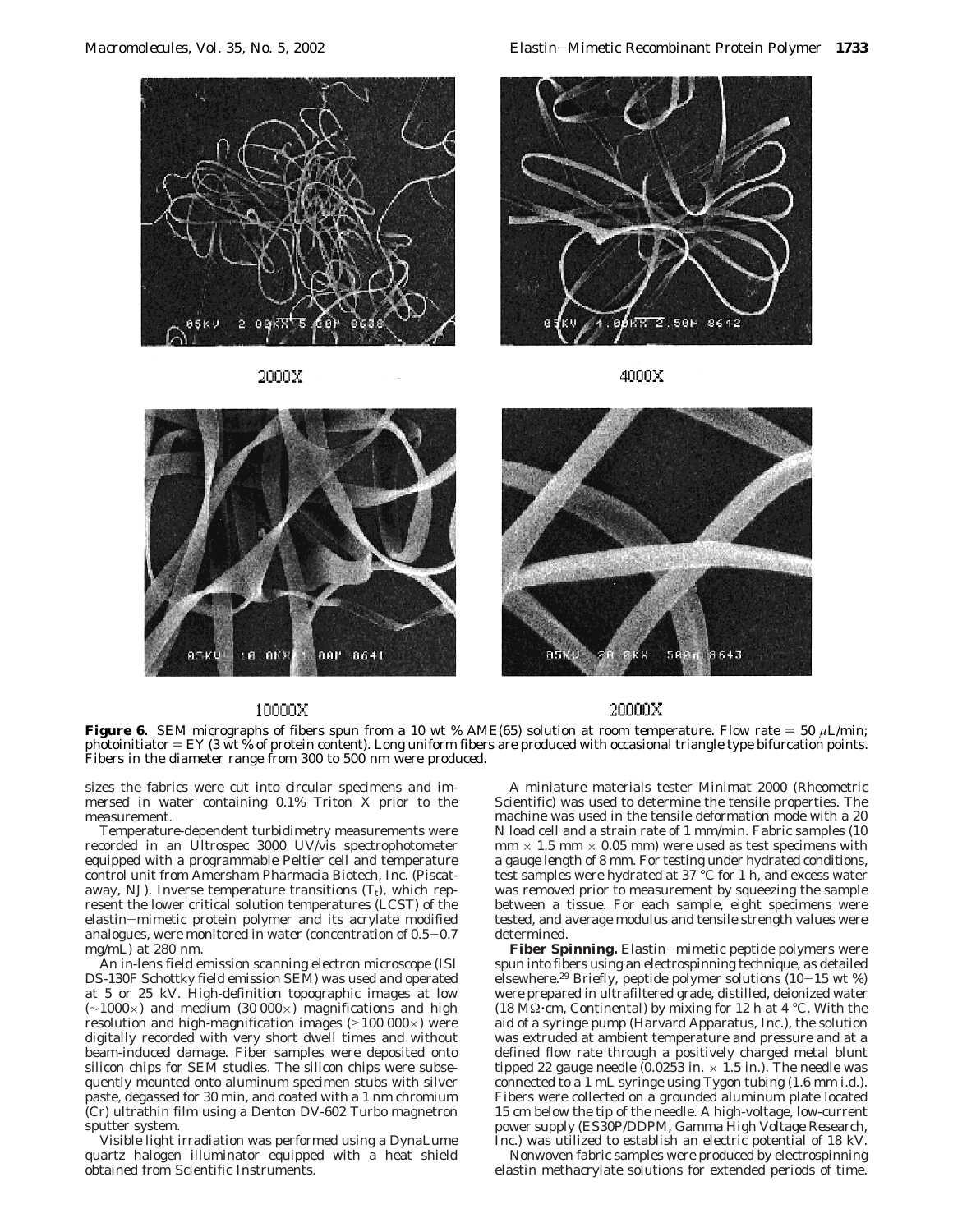

1000X



5000X





# 10000X

 $_{20000X}$ 

**Figure 7.** SEM micrographs of fibers spun from a 15 wt % AME(65) solution at room temperature. Flow rate = 50  $\mu$ L/min; photoinitiator  $=$  EY (3 wt % of protein content). Long uniform fibers are produced with a flattened or ribbon-shaped morphology. Fibers in a variety of diameter ranges are produced (typically from 300 nm to 1.5  $\mu$ m).

The apparatus was modified to include a rotating mandrel to produce fabric samples. The fabric samples were collected on an aluminum foil wrapped around the grounded mandrel placed at a prescribed horizontal distance with respect to the charged tip of the needle.

# **Results and Discussion**

**Acrylate Derivatization of an Elastin**-**Mimetic Protein Polymer.** <sup>1</sup>H NMR spectra of the elastinmimetic protein polymer and its acrylate-modified analogue (AME) recorded at room temperature in  $D_2O$ are shown in Figure 1. The spectrum of the acrylatemodified material expanded between 5.0 and 5.7 ppm confirms incorporation of the double bonds through peaks at 5.3 ( $H^a$ ) and 5.6 ppm ( $H^b$ ). Notably, acrylate modification produces a  $0.25$  ppm  $(H<sup>d</sup>)$  downfield shift of the methylene protons  $\alpha$  to the amino group (H<sup>c</sup>).<br>Thus a convenient means of calculating the degree of Thus, a convenient means of calculating the degree of functionalization (DOF) is established by dividing the integrated intensity of the 3 ppm peak by the sum of the integrated intensities of both the 3 and 2.75 ppm peaks. As anticipated, the degree of functionalization depends on the molar reactant ratio of methacrylic anhydride to peptide polymer, with an increase in DOF

of 33% to 88% observed upon increasing the ratio from 1:1 to 3:1 (Figure 2). This provides the ability to generate materials having a wide range of mechanical properties after cross-linking. For the remainder of the discussion, AME's will be represented by their respective DOF in parentheses.

**Inverse Temperature Transitions of Acrylate-Modified Elastin Analogues.** Mutual compatibility of a polymer and a solvent has been extensively studied and is often critical for processing needs. Urry et al.<sup>16</sup> have shown that protein polymers based on the VPGVG repeat sequence have an inverse temperature transition with phase separation observed on increasing solution temperature. Characteristically, inverse transition temperatures  $(T_t)$  can be determined by temperaturedependent turbidimetry measurements with  $T_t$  defined as the temperature corresponding to one-half maximal turbidity. The data demonstrate that acrylate modification causes a reduction in  $T_t$  with a reduction of approximately 50 °C noted for analogues with a DOF of 88% (Figure 3). Prior investigations have established that an increase in the hydrophobicity of model VPGVG protein polymers, as a result of substitution at the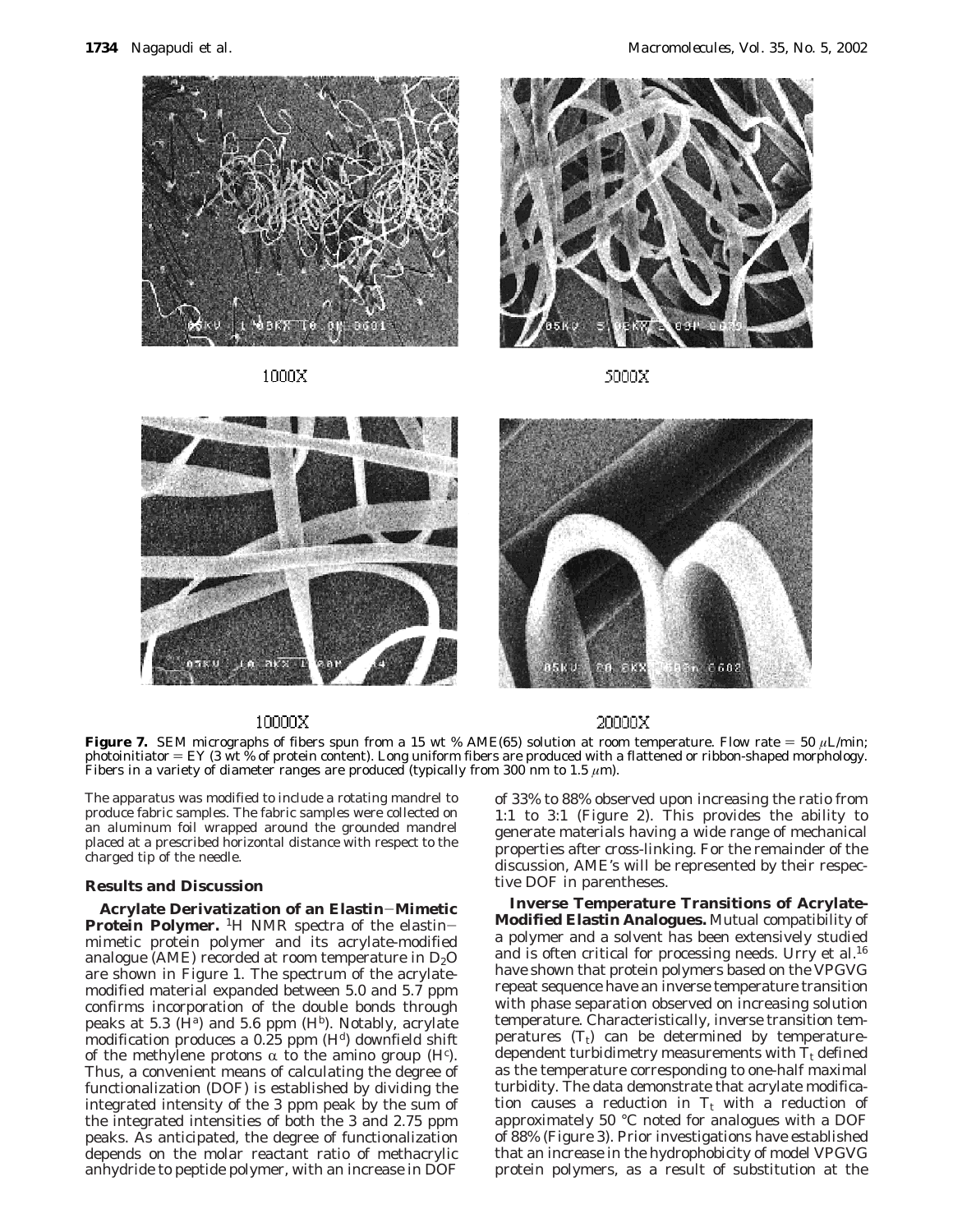$(a)$ 



**Figure 8.** (a) Diffusion NMR data for a fabric sample made from AME(65) as a function of diffusion time. (b) Fit shown for a Gaussian distribution of pore sizes on the 1000 ms diffusion data. Average pore diameter was found to be 78 *µ*m.

fourth position, would be thermodynamically offset with a decrease in the transition temperature.<sup>4</sup> Significantly, in our studies the processing temperature for fiber formation is dictated by  $T_t$ . For example, fibers can be spun from aqueous solutions of AME(33) and AME(65) at room temperature, which is well below their  $T_t$ . However, the onset of turbidity begins close to room temperature for AME(88). Thus, fibers from 10 to 15 wt % AME(88) in water required cold room spinning at 5 °C. For the remainder of the discussion all experiments were conducted on AME(65) since it afforded spinnable solutions at room temperature.

**Cross-Linking Efficiency in the Solid State.** The dependence of protein cross-linking on irradiation time was investigated in detail for the 15 wt % AME(65)/ photoinitiator system using 13C solid-state NMR.38,39 Dry film samples were irradiated for up to 60 min and stored prior to solid-state NMR analysis in brown bottles at  $-20$  °C. After an hour of visible light irradiation at 70 mW/cm2, the cross-linking process was complete as evidenced by the disappearance of double bonds (Figure 4). 13C solid-state NMR spectra were then acquired for samples irradiated for varying lengths of time (15-60) min) to establish a correlation between irradiation time

 $(a)$ 



Figure 9. (a) Representative stress-strain curves of crosslinked and un-cross-linked fabric samples of AME(65) in the dry state. Cross-linking increases both tensile strength and modulus of the sample. (b) Representative stress-strain curves of dry  $(\bullet)$  and hydrated cross-linked AME(65) fabric samples measured at a strain rate of 1 mm/min at room temperature.

and degree of cross-linking (Figure 5). The double bond region between 110 and 150 ppm was integrated in each of these spectra and was normalized with respect to the intensity of the carbonyl peak around 172 ppm. The degree of cross-linking (DOC) was then computed using

$$
\text{DOC}(t) = 0.65 \left( 1 - \frac{I_{110-150}(t)}{I_{110-150}(t=0)} \right)
$$

where *t* is the irradiation time, *I* the integrated intensity of the double bond region normalized with respect to the carbonyl peak, and the factor 0.65 is the degree of functionalization of the AME.

**Morphology of Electrospun Elastin**-**Mimetic Fibers and Fiber Networks.** Prior studies have demonstrated that electrospinning provides a convenient approach for generating submicron diameter fibers from an elastin-mimetic protein polymer. In the current investigation, no appreciable effect on fiber morphology was observed following acrylate modification or the addition of photoinitiator to the spinning solution. At a flow rate of 50  $\mu$ L/min, spinning a 10 wt % AME-(65) solution produced long uniform fibers with diam-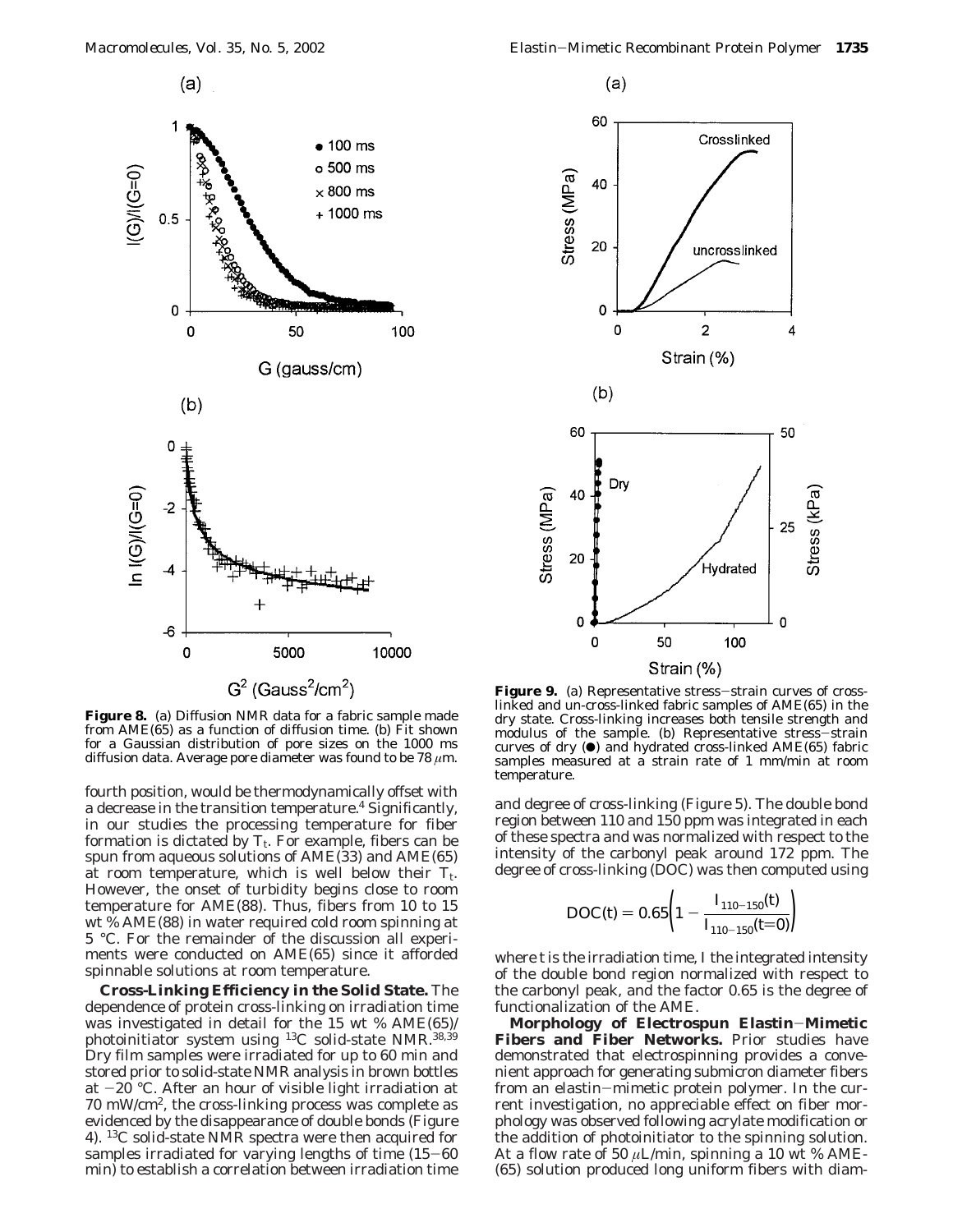eters ranging between 300 and 500 nm with occasional trifurcation points noted (Figure 6). On increasing the solution concentration of protein polymer to 15 wt % solution, a predominantly flat or ribbon type morphology was observed (Figure 7).

The porosity of scaffolds is considered a key feature essential to the growth and migration of cells. The porosity of fabric networks produced by electrospinning was determined using the 1H PFG NMR diffusion technique, the details of which regarding special aspects for the characterization of fibrous structures have been reported elsewhere.40 Figure 8a shows the diffusion data measured as a function of the magnetic field gradient strength (*G*) for varying lengths of diffusion time. The data measured at diffusion time of  $\Delta = 800$  ms and  $\Delta$  $= 1000$  ms can be considered identical, indicating that the time limit is reached where the diffusion experiment is probing the structure of fluids confined in pores.<sup>41</sup> The 1000 ms diffusion data were used to determine the pore size. In Figure 8b the logarithm of the normalized intensity is plotted as a function square of the gradient strength. In the case where the pore sizes are uniform, a plot of normalized logarithm of measured intensities vs *G*<sup>2</sup> would be linear with a slope that is related to the square of the pore size. $41$  The plot is clearly nonlinear, suggesting a distribution of pore sizes. To determine an average pore size, one can use any distribution that is realistic and fits the data well. A Gaussian distribution of pore sizes has been employed here.

$$
\ln \frac{I(G)}{I(G=0)} = -\frac{\alpha^2 R_0^2}{1 + \sigma^2 \alpha^2} - \frac{1}{2} \ln(1 + \sigma^2 \alpha^2)
$$

The mathematical relationship between the diffusion profile and the pore radius in the case of a Gaussian distribution of pore sizes has already been determined by Callaghan et al.<sup>42</sup> with  $\alpha^2$  given by

$$
\alpha^2 = \frac{\gamma^2 \delta^2 G^2}{5}
$$

where *I(G)* is the intensity at a gradient strength *G*, *γ* the gyromagnetic ratio,  $R_0$  the mean pore radius,  $\sigma^2$ twice the variance of the distribution, and *δ* the time length of each gradient pulse (1 ms). For all pore radii covered by the Gaussian distribution the condition  $\Delta$  >  $R_0^2/6D$  should be fulfilled if the above equation is to be valid. Figure 8b also shows the fit using above equation to the 1000 ms data. Data fitting was done using the IGOR Pro software package (Wavemetrics, Lake Oswego, OR). From the fit, an average pore size of 78 *µ*m with a standard deviation of 44 *µ*m was obtained. This pore size is within the range reported for other porous  $scaffolds.^{43-45}$ 

**Mechanical Behavior of a Fiber Network Produced from an Elastin**-**Mimetic Protein Polymer.** In the dry state, cross-linking renders fiber network samples stiffer and more brittle. For example, nonwoven fabrics composed of un-cross-linked AME(65) exhibited a Young's modulus of  $0.7 \pm 0.15$  GPa and a tensile strength of  $16.2 \pm 6.3$  MPa, while cross-linked samples had a modulus of  $1.8 \pm 0.4$  GPa and a tensile strength of 43.3  $\pm$  5.2 MPa (Figure 9a). Thus, cross-linking enhanced both Young's modulus and tensile strength with a concomitant decrease in the strain to failure from  $3.9 \pm 0.2\%$  to  $2.3 \pm 0.35\%$ . Upon hydration, the average modulus decreased to  $0.45 \pm 0.08$  MPa with a substan-

tial increase in strain to failure to  $105 \pm 8\%$  (Figure 9b). These values are comparable to those published for native elastin. Notably, the degree of cross-linking (DOC) estimated from ideal rubber elasticity theory (0.43 < DOC < 0.62) compares well with that obtained from solid-state NMR measurements (0.51 < DOC < 0.65).

## **Conclusions**

Postprocessing solid-state cross-linking of elastinmimetic fibers was investigated. Through available lysine residues, an elastin-mimetic protein polymer was modified to incorporate an acrylate moiety. The degree of acrylate functionalization could be varied by changing the reactant ratio of anhydride to elastin. The AME's were found to have lower inverse transition temperature than the unmodified sample. This was attributed to the increase in the hydrophobicity of the sample with the introduction of the acrylate group. The inverse transition temperature in turn dictated the temperature for fiber formation. Fibers and fabric samples of AME were prepared by electrospinning at appropriate temperatures. Depending upon the concentration of the solution, fibers with diameter ranging from 300 nm to 1.5 *µ*m were produced. The fibers were subsequently cross-linked using photoirradiation.

The insolubility of the resulting sample in water indicated a high degree of cross-linking with complete cross-linking confirmed by 13C solid-state NMR and mechanical measurements. The mechanical properties of the samples were commensurate with that expected, in that modulus and tensile strength increased upon cross-linking in the dry state. Moreover, hydrated samples displayed rubberlike behavior with high extensibility. Thus, acrylate modification provides a viable route for solid-state cross-linking of elastin-mimetic protein-based materials. These fabric networks were found to have porosities in the same range as those exhibited by other porous scaffolds. With the production of cross-linked elastin-mimetic fabrics, the capacity to engineer tissuelike constructs has been significantly enhanced.

**Acknowledgment.** This work was supported by the NSF Center for the Engineering of Living Tissues, EEC-9731643, and grants from the NIH. The authors acknowledge Dr. Suri Iyer and Dr. V. E. Narayanaswamy for assistance with NMR measurements.

### **References and Notes**

- (1) Cao, Q.; Wang, Y.; Bayley, H. *Curr. Biol.* **<sup>1997</sup>**, *<sup>7</sup>*, R677-8.
- (2) Gray, W. R.; Sandberg, L. B.; Foster, J. A. *Nature (London)* **<sup>1973</sup>**, *<sup>246</sup>*, 461-6.
- (3) Sandberg, L. B.; Soskel, N. T.; Leslie, J. G. *N. Engl. J. Med.* **<sup>1981</sup>**, *<sup>304</sup>*, 566-579.
- (4) Urry, D. W.; Luan, C.-H.; Harris, C. M.; Parker, T. M.; McGrath, K.; Kaplan, D., Ed.; Birkhauser: Boston, 1997; pp 133-177.<br>(5) Deming, T. J. Curr. Opin. Chem. Biol. **1999**, 3, 100-5.
- 
- (5) Deming, T. J. *Curr. Opin. Chem. Biol.* **<sup>1999</sup>**, *<sup>3</sup>*, 100-5. (6) Hayashi, C. Y.; Shipley, N. H.; Lewis, R. V. *Int. J. Biol. Macromol.* **<sup>1999</sup>**, *<sup>24</sup>*, 271-5.
- (7) Hayashi, C. Y.; Lewis, R. V. *J. Mol. Biol.* **<sup>1998</sup>**, *<sup>275</sup>*, 773-84.
- (8) Indik, Z.; Yeh, H.; Ornstein-Goldstein, N.; Sheppard, P.; Anderson, N.; Rosenbloom, J. C.; Peltonen, L.; Rosenbloom, J. *Proc. Natl. Acad. Sci. U.S.A.* **<sup>1987</sup>**, *<sup>84</sup>*, 5680-4.
- (9) Urry, D. W.; Mitchell, L. W.; Ohnishi, T. *Biochim. Biophys.*
- *Acta* **<sup>1975</sup>**, *<sup>393</sup>*, 296-306. (10) Sandberg, L. B.; Gray, W. R.; Foster, J. A.; Torres, A. R.; Alvarez, V. L.; Janata, J. *Adv. Exp. Med. Biol.* **<sup>1977</sup>**, *<sup>79</sup>*, 277- 84.